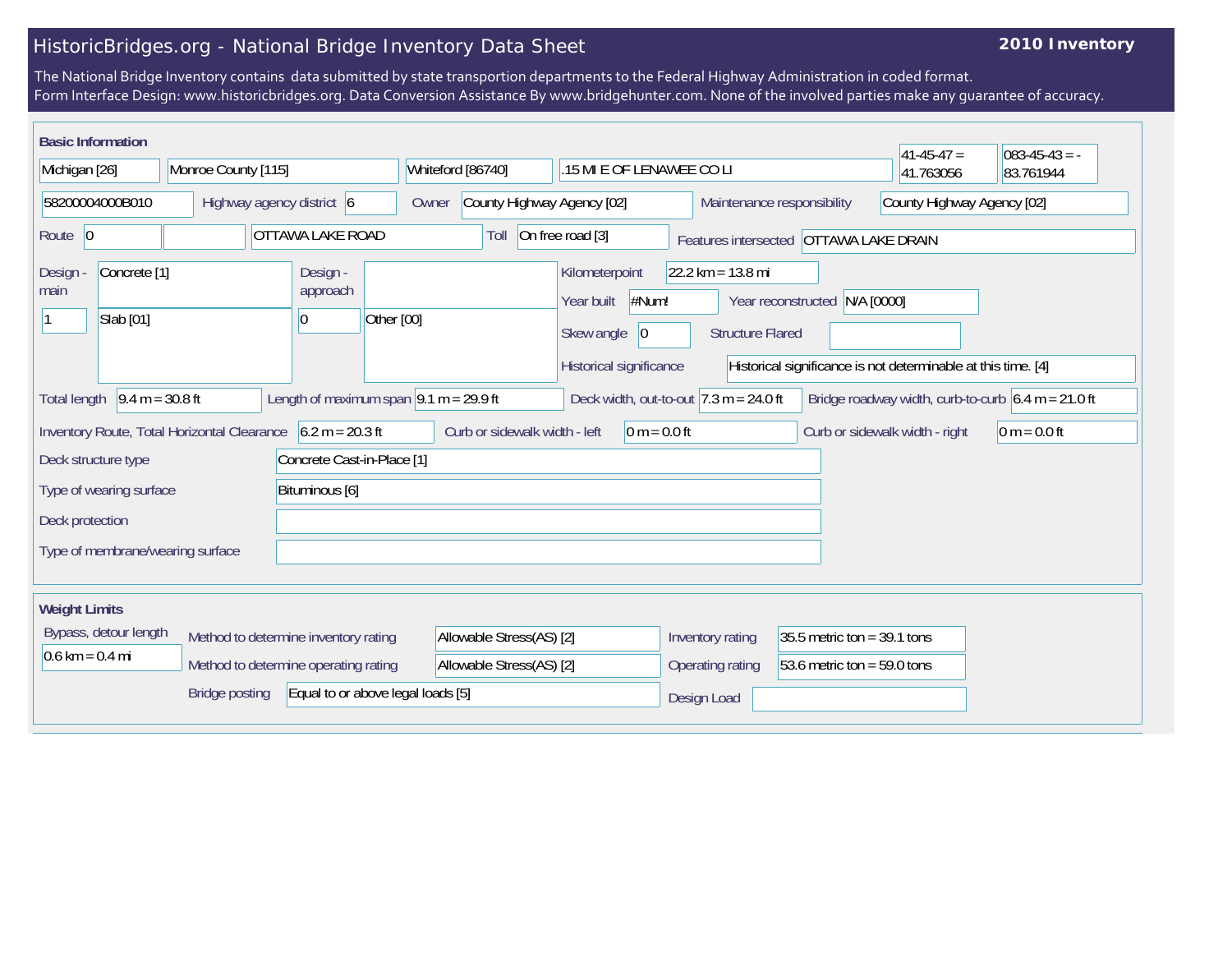| <b>Functional Details</b>                                                                                                               |                                                                                                              |                                             |  |  |  |  |  |  |
|-----------------------------------------------------------------------------------------------------------------------------------------|--------------------------------------------------------------------------------------------------------------|---------------------------------------------|--|--|--|--|--|--|
| Year 2000<br>350<br>2020<br>270<br>Average daily truck traffi   0<br>Future average daily traffic<br>Average Daily Traffic<br>%<br>Year |                                                                                                              |                                             |  |  |  |  |  |  |
| Road classification<br>Minor Collector (Rural) [08]                                                                                     | Lanes on structure 2                                                                                         | Approach roadway width<br>$6.7 m = 22.0 ft$ |  |  |  |  |  |  |
| Type of service on bridge   Highway [1]                                                                                                 | Bridge median<br>Direction of traffic 2 - way traffic [2]                                                    |                                             |  |  |  |  |  |  |
| No parallel structure exists. [N]<br>Parallel structure designation                                                                     |                                                                                                              |                                             |  |  |  |  |  |  |
| Type of service under bridge<br>Waterway [5]                                                                                            | 0 <br>Navigation control<br>Lanes under structure                                                            |                                             |  |  |  |  |  |  |
| Navigation horizontal clearance $ 0 = N/A$<br>$0 = N/A$<br>Navigation vertical clearanc                                                 |                                                                                                              |                                             |  |  |  |  |  |  |
| Minimum navigation vertical clearance, vertical lift bridge                                                                             | Minimum vertical clearance over bridge roadway                                                               | $99.99 m = 328.1 ft$                        |  |  |  |  |  |  |
| Minimum lateral underclearance reference feature Feature not a highway or railroad [N]                                                  |                                                                                                              |                                             |  |  |  |  |  |  |
|                                                                                                                                         | Minimum lateral underclearance on right 99.9 = Unlimited<br>Minimum lateral underclearance on left $0 = N/A$ |                                             |  |  |  |  |  |  |
| Minimum Vertical Underclearance $ 0 = N/A$                                                                                              | Minimum vertical underclearance reference feature Feature not a highway or railroad [N]                      |                                             |  |  |  |  |  |  |
| Appraisal ratings - underclearances N/A [N]                                                                                             |                                                                                                              |                                             |  |  |  |  |  |  |
|                                                                                                                                         |                                                                                                              |                                             |  |  |  |  |  |  |
| <b>Repair and Replacement Plans</b>                                                                                                     |                                                                                                              |                                             |  |  |  |  |  |  |
| Type of work to be performed                                                                                                            | Work done by                                                                                                 |                                             |  |  |  |  |  |  |
|                                                                                                                                         | Bridge improvement cost<br>Roadway improvement cost                                                          |                                             |  |  |  |  |  |  |
|                                                                                                                                         | Length of structure improvement<br>Total project cost                                                        |                                             |  |  |  |  |  |  |
|                                                                                                                                         | Year of improvement cost estimate                                                                            |                                             |  |  |  |  |  |  |
|                                                                                                                                         | Border bridge - state<br>Border bridge - percent responsibility of other state                               |                                             |  |  |  |  |  |  |
|                                                                                                                                         | Border bridge - structure number                                                                             |                                             |  |  |  |  |  |  |